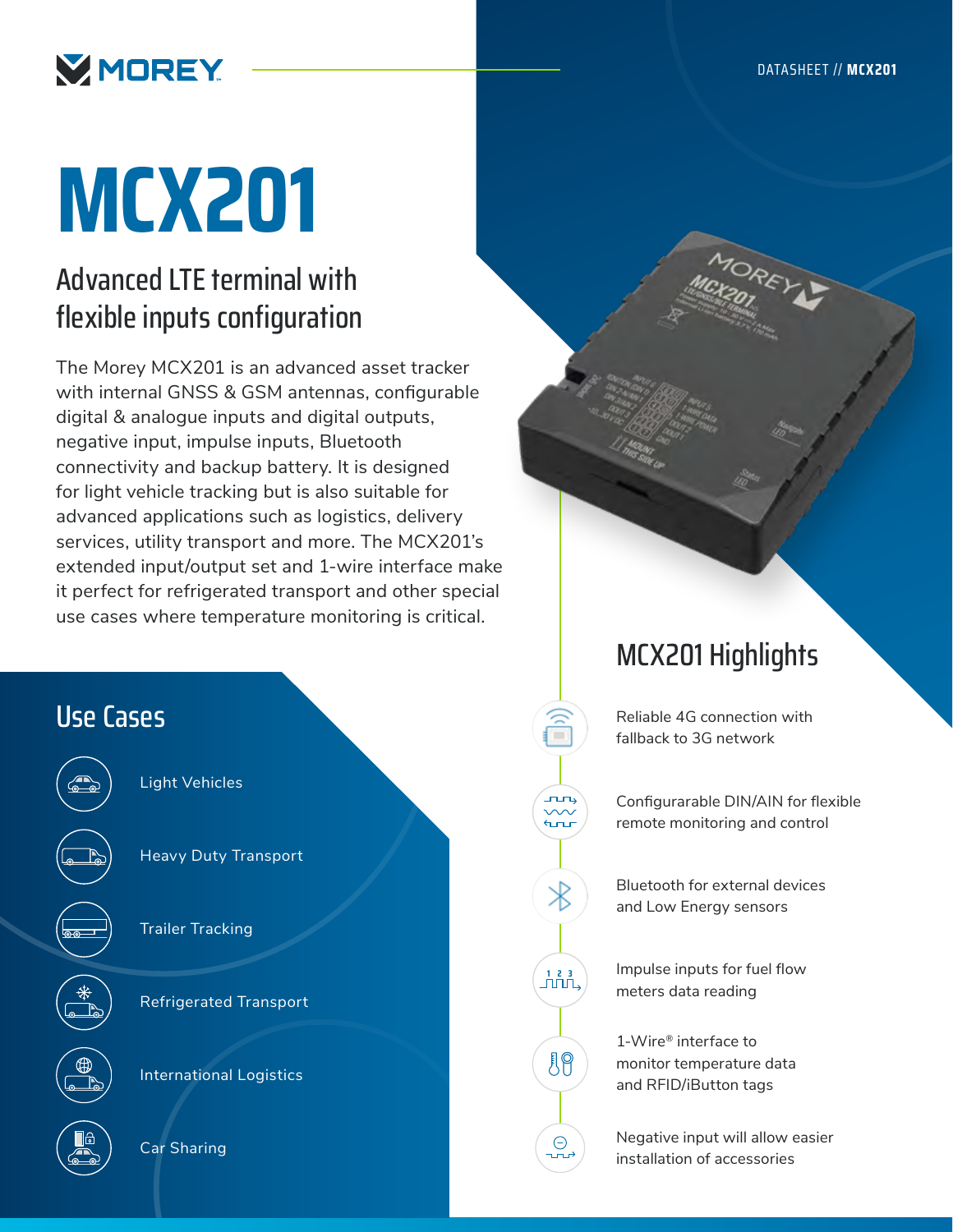





## **GNSS**

| <b>GNSS</b>                 | GPS. GLONASS. GALILEO.<br>BEIDOU, QZSS         |
|-----------------------------|------------------------------------------------|
| <b>Protocol Compatible</b>  | NMEA, GGA, GGL, GSA,<br>GSV. RMC. VTG          |
| Receiver                    | Tracking: 33/99<br><b>Acquisition Channels</b> |
| <b>Tracking Sensitivity</b> | $-165$ dBM                                     |
| Accuracy                    | $<$ 3 m                                        |
| <b>Hot Start</b>            | $< 1$ s                                        |
| <b>Warm Start</b>           | < 25s                                          |
| <b>Cold Start</b>           | $<$ 35 s                                       |
|                             |                                                |

#### **POWER**

| Input Voltage Range       | $10-30$ V DC With<br>Overvoltage Protection        |
|---------------------------|----------------------------------------------------|
| Removable Back-Up Battery | 170 mAh Li-Ion Battery<br>$3.7 \vee (0.63 \vee h)$ |

# **BLUETOOTH**

| Specification                | $4.0 + LE$                                                                                                                                                                           |
|------------------------------|--------------------------------------------------------------------------------------------------------------------------------------------------------------------------------------|
| <b>Supported Peripherals</b> | BLE Beacon Label, BLE Beacon,<br><b>BLE Temperature Sensor,</b><br><b>BLE Magnetic Sensor, BLE</b><br>Movement Sensor, Bluetooth<br>Temperature and Humidity<br>Sensor, OBDII Dongle |

## **CELLULAR**

| Module        | Quectel EG91-NA<br>Quectel EG91-NS                |
|---------------|---------------------------------------------------|
| Technology    | LTE CAT 1. UMTS                                   |
| 3G Bands      | WCDMA: B2/B4/B5                                   |
| 4G Bands      | EG91-NA: LTE FDD: B2/<br>B4/B5/B12/B13            |
|               | EG91-NS: LTE FDD: B2/B4/<br>B5/B12/B13/B25/B26    |
| Data Transfer | LTE:                                              |
|               | LTE FDD: Max 10Mbps (DL)/<br>Max 5Mbps (UL) UMTS: |
|               | WCDMA: Max 384Kbps<br>(DL)/Max 384Kbps (UL)       |
| Data Support  | SMS (Text/Data)                                   |
|               |                                                   |

## **PHYSICAL SPECIFICATION**

| <b>Dimensions</b> | $65 \times 56, 6 \times 20, 6$ mm (L x W x H) |
|-------------------|-----------------------------------------------|
| Weight            | 55 g                                          |

## **OPERATING ENVIRONMENT**

| <b>Operating Temperature</b><br>(Without Battery) | $-40$ °C to $+85$ °C.             |
|---------------------------------------------------|-----------------------------------|
| <b>Storage Temperature</b><br>(Without Battery)   | $-40$ °C to $+85$ °C.             |
| <b>Operating Humidity</b>                         | 5% to 95% Non-Condensing          |
| <b>Ingress Protection Rating</b>                  | IP41                              |
| <b>Battery Charge Temperature</b>                 | 0 °C to +45 °C                    |
| <b>Battery Discharge Temperature</b>              | $-20$ °C to $+60$ °C              |
| <b>Battery Storage Temperature</b>                | $-20$ °C to $+45$ °C for 1 Month  |
|                                                   | $-20$ °C to $+35$ °C for 6 Months |